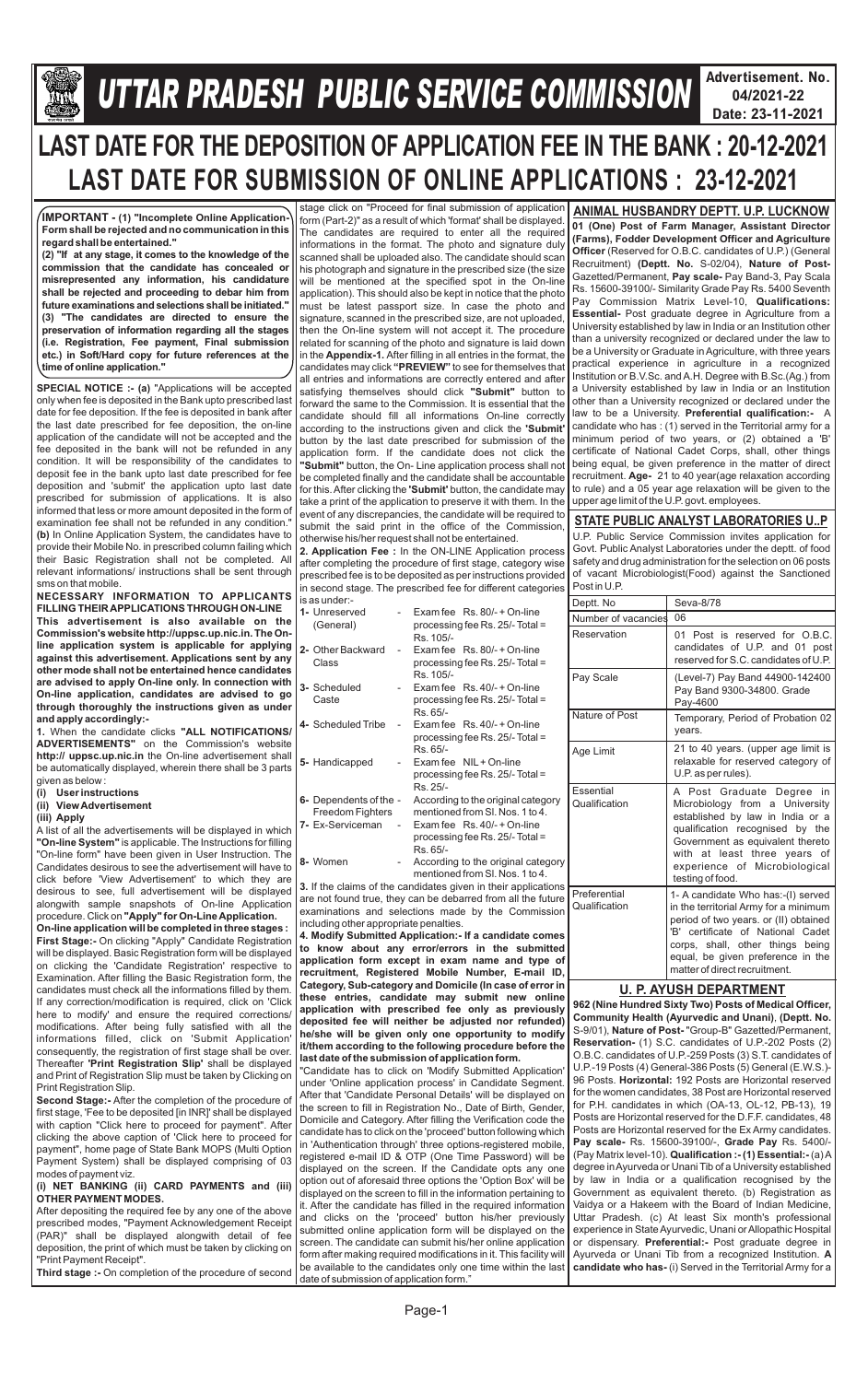**01 (One) Carry Forward Post of Lecturer Moalijat** in Government Unani Medical Colleges of the U.P. **(Deptt. No.**  S-11/03), Special Recruitment, **Nature of Post-** Gazetted & Permanent, **Reservation-** 01 post is reserved for S.C. candidates of U.P. **Pay scale-** Rs. 15600-39100/-, Grade Pay Rs. 5400/- (Before Amendment), **(A) Educational Qualification :-Essential:-** (1) Five years Degree in Unani from a University established by law or the Board of Indian Medicine, Uttar Pradesh or any other State Board or Faculty which is registrable under the United Provinces Indian Medicine Act, 1939. (2) Post Graduate qualification of the subject from a recognized Institution. (3) Adequate knowledge of Hindi, English and Urdu or Arabic or Persian. **Preferential:-** (1) Research work and publication of Original Papers and books. **(B) Preferential Qualification:-** A candidate who has:- (i) Served in the

ove for that question.

### **U. P. AYUSH (UNANI) DEPTT.**

#### **GENERAL INSTRUCTIONS LAST DATE FOR THE DEPOSITION OF APPLICATION FEE IN THE BANK : 20-12-2021 LAST DATE FOR SUBMISSION OF ONLINE APPLICATIONS : 23-12-2021**

**1.**The candidate must carefully study the detailed advertisement and may apply for the post only when he/ she is eligible for the concerned post.

**2.** In no circumstance, applications shall be accepted after the last prescribed date and time. Applications found without requisite informations and without photograph and signature, even when received in time, will be summarily rejected.

**3.**The knowledge of Hindi is essential.

If a question is left blank i.e. no answer is given by the candidate, there will be **no penalty** for that question.

**4. The date of calculation of age (except where indicated otherwise) is 1<sup>st</sup> July, 2021**. The maximum agelimit shall be relaxable by **five** years for the candidates belonging to Scheduled Caste, Scheduled tribe, Other backward class, Skilled players of U.P. of Classified (for the post of Group 'B' and 'C' only) Games and State Govt. Employees of U.P. including Teachers/ Staff of the Basic Shiksha Parishad of U.P. according to G.O. No. 1648/79-5- 2015, dated 19 June, 2015 and Teachers/Staff of the Government Aided Madhyamik Vidyalayas of U.P. as per G.O. No. 1508/15-8-2015-3057/2015, dated 16 September, 2015 (Only domiciled persons of U.P. are entitled for such age relaxation). In case of ex-servicemen, the 3 years relaxation is extra admissible in the maximum age limit in addition to total length of military service. It is essential to be discharged from army upto the date of last date of receipt of application. Relaxation of 15 years in the upper age limit will be admissible only to such P.H. candidates for whom the post in question is earmarked as per G.O., dated 13.01.2011.

**5.** After receipt of application in the Commission, any request for change in the qualification and category will not be entertained.

**6.** Minimum educational qualification is not sufficient for being called for interview. Mere eligibility does not entitle a candidate to be called for interview or for selection. Intimation for interview will be sent later on.

**13.4** In the case of the skilled players of the classified sports, a certificate issued by the competent authority will be required in terms of the Government Order No. – 22/21/ 1983-Ka-2 dated 28<sup>th</sup> November 1985.

**7.** In case of large number of applicants for the post/ posts, the Commission may hold screening test, which will be communicated in due course of time. Under the conditions of holding screening test (Objective Type), penalty shall be imposed for wrong answers given by the candidates as below.

(i) There are four alternatives for the answer to every question. For each question for which a wrong answer has been given by the candidate, **one third (0.33)** of the marks assigned to that question will be deducted as penalty.

(ii) If a candidate gives more than one answer, it will be treated as a wrong answer even if one of the given answer happens to be correct and there will be same penalty as

**8.** The original certificates are required for verification at the time of interview. Candidate will then also be required to submit his/her passport size photograph attested by head of department or head of the institution, where he/she received last education or by a Gazetted Officer.

**9.** Candidates serving under Central or State Government will have to produce "NO OBJECTION CERTIFICATE" from their employer at the time of interview.

**10.** The decision of the Commission as to the eligibility or otherwise of a candidate will be final.

**11.** The candidate coming under the reserved category, desiring benefit of the reservation, must indicate in the prescribed column of the on-line application the category/ sub category (one or more than one) whatever may be, and if they fail to do so, they will be treated like a general candidate and the benefit of reservation will not be admissible to them.

**12.** Till the last date and time of the submission of the on-

line application, it is must to click the 'Submit Button'. The candidate must take a print out of the application duly filled in and keep it safe and secure. In the event of any discrepancy, the candidate will be required to submit the print-out to the office of the Commission otherwise the request of the candidate shall not be entertained.

**13.** With regard to claims made in the 'On-line Application', the candidate shall submit the following original certificate/ certificates in the prescribed format, when asked for by the Commission. If the certificates are not submitted in time, the candidature shall be cancelled.

**13.1** Only Higher Secondary/High School Certificate for proof of the age shall be treated valid.

**13.2** Proof of degree/diploma or its equivalent qualifications to confirm the prescribed essential and preferential qualifications.

**13.3** In the case of candidates physically handicapped, the certificate issued by the competent authority in the format-1 to the Govt. Order No. 18/1/2008-Ka-2-2008 dated  $3<sup>rd</sup>$ February 2008.

**13.5** Under any reserved category/categories, for the confirmation of the claim for reservation, The caste certificate issued by District Magistrate/Additional District Magistrate (Executive)/City Magistrate/SDM/Tehsildar in the prescribed format prescribed under Govt. Order No. 22/16/92-TC-III/Ka-2/2002 dated 22<sup>nd</sup> October, 2008 in respect of candidates belonging to the SC/ST/OBC, will be accepted .

**13.6** उत्तर प्रदेश शासन, कार्मिक अनुभाग–2 के पत्रांक 1 / 2019 / | 4/1/2002/का-2/19 टी.सी.- | दिनांक 18 फरवरी 2019 में निहित प्राविधानों के अनुपालन में उत्तर प्रदेश राज्य के मूल निवासी एवं आर्थिक रूप से कमजोर वर्गों के ऐसे व्यक्तियों जो अनुसूचित जाति, अनुसुचित जनजाति तथा अन्य पिछड़े वर्गों के लिए आरक्षण की वर्तमान व्यवस्था से आच्छादित नहीं हैं. को उत्तर प्रदेश सरकार की लोक सेवाओं और पदों की सभी श्रेणियों में सीधी भर्ती के प्रक्रम पर 10 प्रतिशत का आरक्षण नियमानुसार देय होगा।

**13.7**  Those candidates, willing to take the benefit of the reservation may obtain a certificate, issued by the competent authority, in support of the reserved category, in the prescribed format printed in this detailed advertisement and submit the same to the Commission, whenever required to do so. Those claiming more than one reserved category will be given only one such concession, which will be more beneficial. The candidates not originally domiciled in U.P. belonging to SC, ST, O.B.C., dependants of freedom fighters, handicapped and Ex-servicemen are not entitled to benefit of reservation. Such candidates will be treated in general category.

**नोटः-** शासनादेश संख्या-39 रिट/का-2/2019 दिनांक - 26 जून, 2019 द्वारा शासनादेश संख्या- 18/1/99/ का-2/2006 दिनांक 09 जनवरी, 2007 के प्रस्तर-4 में दिये गये प्राविधान, ''यह भी स्पष्ट किया जाता है कि राज्याधीन लोक सेवाओं और पदों पर सीधी भर्ती के प्रक्रम पर महिलाओं को अनुमन्य उपरोक्त आरक्षण केवल उत्तर प्रदेश की मूल निवासी महिलाओं को ही अनुमन्य है'' को रिट याचिका संख्या- 11039/2018 विपिन कुमार मौर्या व अन्य बनाम उत्तर प्रदेश राज्य व अन्य तथा सम्बद्ध 6 अन्य रिट याचिकाओं में मा0 उच्च न्यायालय, इलाहाबाद द्वारा दिनांक 16.01.2019 को अधिकारातीत (Ultra Vires) घोषित करने सम्बन्धी निर्णय के अनुपालन में शासनादेश दिनांक 09.01.2007 से प्रस्तर-04 को विलोपित किए जाने का निर्णय लिया गया है। उक्त निर्णय शासन द्वारा मा0 उच्च न्यायालय के आदेश दिनांक 16.01.2019 के विरूद्ध दायर विशेष अपील (डी) संख्या-475/2019 में मा0 न्यायालय द्वारा पारित होने वाले अन्तिम निर्णय के अधीन होगा।

**14.** The minimum efficiency standard for S.C. & S.T. candidates is fixed 35% i.e. the Candidates of these Categories shall not be placed in the merit/select list if they have secured less than 35% marks in the (Screening/ Interview) examination. Similarly, the minimum efficiency standard for the candidates of other categories is fixed 40% i.e. such candidates shall not be placed in the merit/select list if they have secured less than 40% marks in the (Screening/Interview) examination. All such candidates who have secured less marks than the marks of minimum efficiency standard as fixed by the Commission shall be treated disqualified. **15.** The Commission do not advise to candidates about their eligibility. Therefore, they should carefully read the advertisement and when satisfied about their qualifications in terms of the advertisement, then only apply. **16.** In the category of dependants of the freedom fighters only sons, daughters, grand-sons (son's son/daughter's son) and grand daughters (son's daughter/daughter's daughter, married/ unmarried) are covered. Only such relationships with the freedom fighters are not adequate but the candidate should remain actually dependant of the freedom fighter. Drawing the attention of the candidates towards Govt. orders dated 22.01.1982, 08.03.1983 and Govt. Order No. 3014, Personnel- 2, 1982 dated 18.10.1982 read with Govt. Order No. 6/1972 Personnel-2, 1982 dated 15.01.1983, it is advised that now the candidates may obtain the reservation, certificate from the District Magistrate in terms of Govt. Order No. 453/79-V-1-

minimum period of two years. Or (ii) Obtained a 'B' certificate of National Cadet Corps, shall, other things being equal, be given preference in the matter of direct recruitment. **Age-** 21 to 40 years (Relaxation in age as per Rules).

**01 (One) Post of Lecturer IIaj Bit Tadbeer**for Government Unani Medical Colleges of the State. (General Recruitment), **(Deptt. No.** S-11/01), **Nature of Post-**Gazetted/Temporary, **Reservation-** Reserved for O.B.C., **Pay scale-** Level-10, (Rs. 56,100-1,77,500), **Academic Qualification-( A) Essential :-** (1) Five years Degree in Unani from a University established by law or the Board of Indian Medicine, Uttar Pradesh or any other State Board or Faculty which is registerable under the United Provinces Indian Medicine Act, 1939. (2 ) Post-Graduate qualification of the subject from a recognised institution. (3) Adequate knowledge of Hindi, English and Urdu or Arabic or Persian. **(B) Preferential:-** Research work and publication of original papers and books. **Preferential qualification:-**Acandidate who has: (1) served in the Territorial Army for a minimum period of two years, or (2) obtained a "B" certificate of National Cadet Corps, shall other things being equal, be given preference in the matter of direct recruitment. **Age-**Minimum 25 years, Maximum 40 years (age relaxation as per Rules). **Other condition and qualification:-** The selected candidates may be transferred to any Government Unani Medical College of the State on any equivalent post. **Note:-** (1) The new pension scheme will be applicable permitted by the U.P. Government at present. (2) Candidates will have to mention their obtained marks and total marks of all semesters in online application and annex all semesters' marksheets, in which maximum marks/minimum marks/obtained marks should be clearly mentioned, essentially alongwith all other certificates, at the time of demand of records. (3) Regarding essential qualification No.3, candidates will have to annex related certificate/ marksheet about adequate knowledge of Hindi, English and Urdu or Arabic or Persian.

#### **U. P. AYUSH (UNANI) DEPTT.**

**01 (One) Carry Forwarded Post of Reader Nafasiyat** in Government Unani Medical Colleges of the State, **(Deptt. No.** S-11/02), **Nature of Post-** Gazetted & Temporary, **Reservation-** Unreserved , **Pay scale-** 10000-325-15200/- (Before Amendment),**(A) Educational Qualification : Essential:-** (1) Five years Degree in Unani from a University established by law or five years Degree from the Board of Indian Medicine, Uttar Pradesh or any other State Board or Faculty which is registrable under the United Provinces Indian Medicine Act, 1939. (2) Seven years teaching experience of the subject (Five years for a Post-Graduate) in a recognized institution. (3) Working knowledge of Hindi, English and Urdu or Arabic or Persian. **Preferential:-** (1) Post-Graduate qualification from a recognized institution. (2) Research work and publication of original papers and books. (**B) Preferential Qualification:-** A candidate who has:- (i) Served in the Territorial Army for a minimum period of two years, or (ii) Obtain a "B" certificate of National Cadet Corps, shall other things being equal, be given preference in the matter of direct recruitment. **Age-** Minimum 28 years, Maximum 45 years (age relaxation as per Rules for reserved category). **Other condition and qualification:-** (1) The selected candidate may be transferred to any Government Unani Medical College of the State on any equivalent post: **Note:-** (1) The new pension scheme will be applicable, permitted by the U.P. Government at present. (2) Candidates will have to annex all semesters' marksheets (in which maximum marks/minimum marks/obtained marks should be clearly mentioned) essentially along with other all certificates. (3) Regarding essential qualification No.3, candidates will have to annex related certificate/marksheet about .adequate knowledge of Hindi, English and Urdu or Arabic or Persian. (4) Experience certificate should be of full time paid post in an institution recognized by Government and issued by appointing authority and it should be counter signed by Registrar/Director of State Unani Medical Council

| in and a contract the second contract of the second contract of the second second second second second second s |       |
|-----------------------------------------------------------------------------------------------------------------|-------|
| or by a competent authority of the Government. Experience   abo                                                 |       |
| of unpaid or part time post will not be acceptable.                                                             | (iii) |

#### **U. P. CHIKITSA SHIKSHA (UNANI) DEPTT.**

Territorial Army for a minimum period of two years, or (ii) Obtain a "B" certificate of National Cadet Corps, shall other things being equal, be given preference in the matter of direct recruitment. **Age-** Minimum 25 years, Maximum 40 years (age relaxation as per Rules for reserved category). **Other condition and qualification:-** The selected candidates may be transferred to any Government Unani Medical College of the State on any equivalent post. **Note:-** (1) The new pension scheme will be applicable permitted by the U.P. Government at present. (2) Candidates will have to mention their obtained marks and total marks of all semesters in online application with respect to essential qualification and annex self-attested copies of all semesters' marksheets, in which maximum marks/minimum marks/obtained marks should be clearly mentioned, essentially alongwith all other certificates, at the time of demand of records. (3) Regarding essential qualification No.3, candidates will have to annex selfattested copies of related certificates/marksheets about adequate knowledge of Hindi, English and Urdu or Arabic or Persian, at the time of demand of records.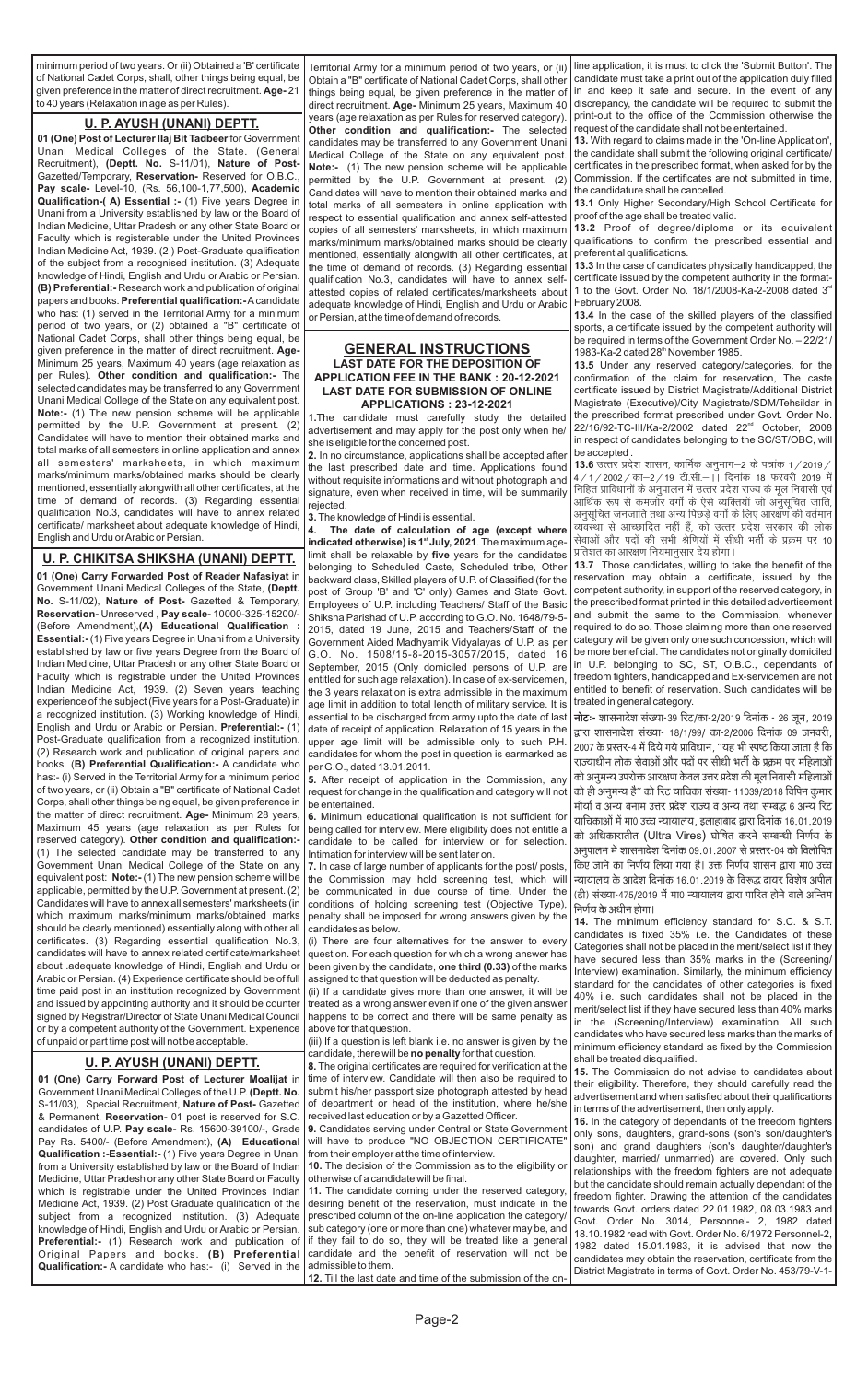| <b>APPLICATION FORM STATUS</b>                              | और अन्य पिछड़े वर्गों के लिये आरक्षण) (संशोधन) अधिनियम, 2001     | लाक सेवा (शाराारक रूप से विकलान, स्वतंत्रता संग्रीम सेनानिया क           |
|-------------------------------------------------------------|------------------------------------------------------------------|--------------------------------------------------------------------------|
| Update your transaction ID by Double Verification mode      | द्वारा प्रतिस्थापित किया गया है एवं जो उ0प्र0 लोक सेवा (अनुसूचित | आश्रितों और भूतपूर्व सैनिकों के लिये आरक्षण) अधिनियम, 1993 के            |
| <b>View Application Status</b>                              | जातियों, अनुसूचित जनजातियों और अन्य पिछड़े वर्गों के लिये        | अनुसार स्वतंत्रता संग्राम सेनानी हैं और श्री / श्रीमती / कूमारी          |
| List of Applications Having photo related Objections        | आरक्षण) (संशोधन) अधिनियम, 2002 द्वारा संशोधित की गयी है, से      | (आश्रित)  पुत्र / पुत्री / पौत्र (पुत्र का पुत्र या पुत्री का पुत्र) तथा |
| Print Duplicate Registration Slip                           | आच्छादित नहीं है। इनके माता–पिता की निरंतर तीन वर्ष की अवधि के   | पौत्री (पुत्र की पुत्री या पुत्री की पुत्री) (विवाहित अथवा अविवाहित)     |
| Print Detailed Application Form                             | लिये सकल वार्षिक आय आठ लाख रुपये या इससे अधिक नहीं है तथा        | उपरांकित अधिनियम, 1993 (यथासंशोधित) के प्राविधानों के अनुसार             |
| <b>EXAMINATION SEGMENT</b>                                  |                                                                  |                                                                          |
| Print Address Slip for sending documents to Commission      | इनके पास धनकर अधिनियम, 1957 में यथा विहित छूट सीमा से अधिक       | उक्त श्री / श्रीमती (स्वतंत्रता संग्राम सेनानी)  के आश्रित हैं।          |
| [Only for Direct Recruitment]                               | सम्पत्ति भी नहीं है।                                             | स्थानः                                                                   |
| <b>DOWNLOAD SEGMENT</b>                                     |                                                                  | दिनांकः                                                                  |
| Download Document of Verification for this Examination      |                                                                  |                                                                          |
| Download Admit Card                                         |                                                                  |                                                                          |
| Download Interview Letter : After Examination               | नगर  जिला  में सामान्यतया रहता है।                               |                                                                          |
| Download Interview Letter: Direct Recruitment               | स्थान<br>हस्ताक्षर                                               | जिलाधिकारी                                                               |
| Download Syllabus                                           | दिनांक<br>पूरा नाम                                               | (सील)                                                                    |
| Know your Registration No.                                  | पद नाम<br>महर                                                    | कुशल खिलाड़ियों के लिये प्रमाण-पत्र जो उ.प्र. के मूल                     |
| Click here to view Key Answer Sheet                         | जिलाधिकारी / अतिरिक्त जिलाधिकारी / सिटी मजिस्ट्रेट / परगना       | निवासी हैं                                                               |
| <b>Latest Tenders</b>                                       | मजिस्ट्रेट / तहसीलदार।                                           | शासनादेश संख्या–22 / 21 / 1983–कार्मिक–2                                 |
| <b>LAST DATE FOR RECEIPT OF APPLICATIONS: On-line</b>       |                                                                  |                                                                          |
| Application process must be completed (including filling    | <b>NAME &amp; ADDRESS OF THE INSTITUTE/HOSPITAL</b>              | दिनांक 28 नवम्बर, 1985                                                   |
| up of Part-I, Part-II and Part-III of the Form) before last | <b>ANNEXURE</b>                                                  | प्रमाण-पत्र के फार्म $-1$ से 4                                           |
|                                                             |                                                                  |                                                                          |

| 15-1(Ka)14-2015 dated 07-04-2015 in the prescribed format date of form submission according to Advertisement, after Certificate No.                                                                                                  |                                                                                                                                  | Date                                                                                                                     |
|--------------------------------------------------------------------------------------------------------------------------------------------------------------------------------------------------------------------------------------|----------------------------------------------------------------------------------------------------------------------------------|--------------------------------------------------------------------------------------------------------------------------|
| and submit the same.                                                                                                                                                                                                                 | which the weblink will be disabled.                                                                                              | <b>DISABILITY CERTIFICATE</b>                                                                                            |
| 17. In the event of involvement of a candidate in the                                                                                                                                                                                | Appendix-1                                                                                                                       | <b>Recent</b>                                                                                                            |
| concealment of any important information, pendency of any                                                                                                                                                                            | The Procedure relating to upload Photo & Signature.                                                                              | photograph of the                                                                                                        |
| case/criminal case, conviction, more than a husband or wife   Guide Lines for Scanning Photograph with Signature<br>being alive, submission of facts in a distorted manner,   1. Paste the Photo on any white paper as per the above |                                                                                                                                  | candidate                                                                                                                |
| canvassing for selection etc. The Commission reserves the                                                                                                                                                                            | required dimensions. Sign in the Signature Space                                                                                 | showing the                                                                                                              |
| right to reject the candidature and debar from appearing in   provided. Ensure that the signature is within the box.                                                                                                                 |                                                                                                                                  | disability duly                                                                                                          |
| the examinations and selections.                                                                                                                                                                                                     | 2. Scan the above required size containing photograph and                                                                        | attested by the                                                                                                          |
| 18. The change of address intimation may be sent signature. Please do not scan the complete page.                                                                                                                                    |                                                                                                                                  | <b>Chairperson of the</b>                                                                                                |
| immediately to the Commission. In order to make any 3. The entire image (of size 3.5 cm by 6.0 cm) consisting of                                                                                                                     |                                                                                                                                  | <b>Medical Board</b>                                                                                                     |
| correspondence with the Commission, it is essential to the photo along with the signature is required to be                                                                                                                          |                                                                                                                                  |                                                                                                                          |
| mention the name of the post applied for, advertisement   scanned, and stored in *.jpg, .jpeg, .gif, .tif, .png format on                                                                                                            |                                                                                                                                  |                                                                                                                          |
| number, Deptt. No., date of birth and registration number.                                                                                                                                                                           | local machine.                                                                                                                   |                                                                                                                          |
| 19. In case the candidates face any problem in the "On-line   4. Ensure that the size of the scanned image is not more                                                                                                               |                                                                                                                                  |                                                                                                                          |
| Application" they may get their problem resolved by                                                                                                                                                                                  | I than 50 $KB$ .                                                                                                                 | permanent disability of following category.                                                                              |
| contacting over phone or Website clicking 'Contact us'.                                                                                                                                                                              | 5. If the size of the file is more than 50 KB, then adjust the                                                                   | Locomotor or cerebral palsy:                                                                                             |
| 20. Candidates are required to complete essential<br>qualification till the last date of receipt of On-line application.                                                                                                             | settings of the scanner such as the DPI resolution, colours<br>etc., during the process of scanning.                             | BL-Both legs affected but not arms.<br>(i)                                                                               |
| 21. Note:- The no. of vacancies may increase or decrease   6. The applicant has to sign in full in the box provided. Since                                                                                                           |                                                                                                                                  | <b>BA-Both arms affected</b><br>(ii)                                                                                     |
| on the request of the Govt. in special circumstances.                                                                                                                                                                                | the signature is proof of identity, it must be genuine, and in                                                                   | Impaired reach<br>(a)                                                                                                    |
| Appendix-1 The procedure relating to upload photo &                                                                                                                                                                                  | full; initials are not sufficient. Signature in CAPITAL                                                                          | Weakness or grip<br>(b)                                                                                                  |
| signature.                                                                                                                                                                                                                           | LETTERS is not permitted.                                                                                                        | BLA-Both legs and both arms affected<br>(iii)                                                                            |
| <b>Detailed Application Form:</b>                                                                                                                                                                                                    | 7. The signature must be signed only by the applicant and                                                                        | OL-One leg affected (right or left)<br>(iv)                                                                              |
| At the top of the page there is a 'Declaration' for the $ $ not by any other person.                                                                                                                                                 |                                                                                                                                  | Impaired reach<br>(a)                                                                                                    |
| candidates. Candidates are advised to go through the   8. The signature will be used to put on the Hall Ticket and                                                                                                                   |                                                                                                                                  | Weakness of grip<br>(b)<br>Ataxic                                                                                        |
| contents of the Declaration carefully. Candidate has the   wherever necessary. If the Applicant's signature on answer                                                                                                                |                                                                                                                                  | (c)<br>OA-One arm affected                                                                                               |
| option to either agree or disagree with the contents of                                                                                                                                                                              | script, at the time of the examination, does not match the                                                                       | (v)<br>Impaired reach                                                                                                    |
| Declaration by clicking on 'I Agree' or 'I do not agree'                                                                                                                                                                             | signature on the Hall Ticket, the applicant will be                                                                              | (a)<br>Weakness of grip<br>(b)                                                                                           |
| buttons. In case the candidate opts to disagree, the disqualified.                                                                                                                                                                   |                                                                                                                                  | Ataxic<br>(c)                                                                                                            |
| application will be dropped and the procedure will be Sample Image & Signature :-                                                                                                                                                    |                                                                                                                                  | BH-Stiff back and hips (Cannot sit or stood)<br>(VI)                                                                     |
| terminated. Accepting to agree only will submit the                                                                                                                                                                                  | width= $3.5 \text{ cm}$                                                                                                          | (vii) MW-Muscular weakness and limited physical                                                                          |
| candidate's Online Application.<br><b>Notification Details:-</b>                                                                                                                                                                     | 5                                                                                                                                | endurance                                                                                                                |
| This section shows information relevant to Notification i.e.                                                                                                                                                                         | Photo<br>5                                                                                                                       | <b>Blindness or Low Vision:</b><br>В.                                                                                    |
| Notification number, selection type, directorate/ department                                                                                                                                                                         | 4.                                                                                                                               | <b>B-Blind</b><br>(i)                                                                                                    |
| name and post name.                                                                                                                                                                                                                  | Height=                                                                                                                          | <b>PB-Partialy Blind</b><br>(ii)                                                                                         |
| <b>Personnel Details:-</b>                                                                                                                                                                                                           |                                                                                                                                  | Hearing impairment:<br>C.                                                                                                |
| This section shows information about candidate personnel                                                                                                                                                                             |                                                                                                                                  | (i)<br>D-Deaf                                                                                                            |
| details i.e. Registration Number, candidate name, Father/                                                                                                                                                                            | $\overline{\overline{\overline{5}}}$<br>Signature                                                                                | PD-Partially Deaf<br>(ii)                                                                                                |
| Husband name, Gender, DOB, UP domicile, Category,                                                                                                                                                                                    | ۆα≱                                                                                                                              | (Delete the category whichever is not applicable)                                                                        |
| Marital status, email and contact number.                                                                                                                                                                                            | परिशिष्ट                                                                                                                         | 2. This condition is progressive/non-progressive/likely to<br>improve/ not likely to improve. Re-assessment of this case |
| <b>OTHER DETAILS OF CANDIDATE:-</b>                                                                                                                                                                                                  | उ0प्र0 की अनुसूचित जाति तथा अनुसूचित जनजाति के लिये                                                                              | is not recommended/is recommended after a period of                                                                      |
| Other details of candidate shows the information details                                                                                                                                                                             | जाति प्रमाण-पत्र (प्रारुप-II)                                                                                                    | years  months.*                                                                                                          |
| about UP Freedom Fighter, Ex Army, service duration and                                                                                                                                                                              |                                                                                                                                  | 3. Percentage of disability in his/her case is  percent.                                                                 |
| your physical challenges                                                                                                                                                                                                             | प्रमाणित किया जाता है कि श्री/श्रीमती/कुमारी                                                                                     | 4. Sh./Smt/Kum  meets the following physical                                                                             |
| Education & Experience details :-<br>It shows your educational and experience details.                                                                                                                                               | सुपुत्र / सुपुत्री श्री  निवासी  ग्राम  तहसील                                                                                    | requirements for discharge of his/her duties:                                                                            |
| Candidate address, photo & signature details :-                                                                                                                                                                                      |                                                                                                                                  | (i) F-can perform work by manipulating with fingers                                                                      |
| Here you will see your complete communication address                                                                                                                                                                                | की  जाति के व्यक्ति हैं जिसे संविधान (अनुसूचित जाति)                                                                             | Yes/No                                                                                                                   |
| and photo with your signature.                                                                                                                                                                                                       | आदेश, 1950 (जैसा कि समय-समय पर संशोधित हुआ) / संविधान                                                                            | (ii) PP-can perform work by pulling & pushing<br>Yes/No                                                                  |
| <b>Declaration segment</b>                                                                                                                                                                                                           | (अनुसूचित जनजाति, उत्तर प्रदेश) आदेश, 1967 के अनुसार                                                                             | (iii) L-can perform work by lifting<br>Yes/No                                                                            |
| At the bottom of the page there is a 'Declaration' for the                                                                                                                                                                           | अनुसूचित जाति / अनुसूचित जनजाति के रूप में मान्यता दी गई है।                                                                     | (iv) KC-can perform work by kneeling and                                                                                 |
| candidates. Candidates are advised to go through the                                                                                                                                                                                 |                                                                                                                                  | crouching<br>Yes/No                                                                                                      |
| contents of the Declaration carefully.                                                                                                                                                                                               | उनका परिवार उत्तर प्रदेश के ग्राम  तहसील                                                                                         | (v) B-can perform work by bending<br>Yes/No<br>(vi) S-can perform work by sitting<br>Yes/No                              |
| After filling all above particulars there is provision for preview                                                                                                                                                                   | नगर  जिला  में सामान्यतया रहता है।                                                                                               | (vii) ST-can perform work by standing<br>Yes/No                                                                          |
| your detail before final submission of application form on                                                                                                                                                                           | ख्यान<br>हस्ताक्षर                                                                                                               | (viii) W-can perform work by walking<br>Yes/No                                                                           |
| clicking on "Preview" button.                                                                                                                                                                                                        |                                                                                                                                  | (ix) SE-can perform work by seeing<br>Yes/No                                                                             |
| Preview page will display all facts/particulars that you have   दिनांक                                                                                                                                                               | पूरा नाम                                                                                                                         | (x) H-can perform work by hearing/speaking<br>Yes/No                                                                     |
| mentioned on entry time if you are sure with filled details<br>then click on "Submit" button to finally push data into server                                                                                                        | मुहर<br>पद नाम                                                                                                                   | (xi) RW-can perform work by reading and writing Yes/No                                                                   |
| with successfully submission report that you can print.                                                                                                                                                                              | जिलाधिकारी / अतिरिक्त जिलाधिकारी / सिटी मजिस्ट्रेट / परगना                                                                       |                                                                                                                          |
| Otherwise using "Back" button option you can modify                                                                                                                                                                                  | मजिस्ट्रेट / तहसीलदार / अन्य वेतन भोगी मजिस्ट्रेट, यदि कोई                                                                       | Member<br>Member<br>Chairperson                                                                                          |
| your details.                                                                                                                                                                                                                        | हो / जिला समाज कल्याण अधिकारी                                                                                                    | <b>Medical Board</b><br>Medical Board<br>Medical Board                                                                   |
| [CANDIDATES ARE ADVISED TO TAKE A PRINT OF                                                                                                                                                                                           | उत्तर प्रदेश के अन्य पिछड़े वर्ग के लिए जाति प्रमाण-पत्र                                                                         | Countersigned by the Medical Superintendent/                                                                             |
| THIS PAGE BY CLICKING ON THE "Print" OPTION                                                                                                                                                                                          | (प्रारुप–1)                                                                                                                      | CMO/Head of Hospital                                                                                                     |
| <b>AVAILABLEI</b>                                                                                                                                                                                                                    | प्रमाणित किया जाता है कि श्री / श्रीमती / कुमारी  सुपुत्र /                                                                      | (with seal)                                                                                                              |
| For other information candidates are advised to select                                                                                                                                                                               | सुपुत्री  निवासी  तहसील  नगर                                                                                                     | <sup>*</sup> Strike out which is not applicable                                                                          |
|                                                                                                                                                                                                                                      |                                                                                                                                  | उत्तर प्रदेश लोक सेवा (शारीरिक रूप से विकलांग, स्वतंत्रता                                                                |
| desired option in 'Home Page' of Commission's website                                                                                                                                                                                |                                                                                                                                  |                                                                                                                          |
| http://uppsc.up.nic.in in CANDIDATE SEGMENT                                                                                                                                                                                          | जिला  उत्तर प्रदेश राज्य की  पिछड़ी जाति के                                                                                      | संग्राम सेनानियों के आश्रितों और भूतपूर्व सैनिकों के लिये                                                                |
| <b>CANDIDATE SEGMENT</b>                                                                                                                                                                                                             | व्यक्ति हैं। यह जाति उ0प्र0 लोक सेवा (अनुसूचित जातियों, अनुसूचित                                                                 | आरक्षण), अधिनियम, 1993 (यथासंशोधित) के अनुसार                                                                            |
| <b>NOTIFICATIONS / ADVTS.</b>                                                                                                                                                                                                        | जनजातियों और अन्य पिछड़े वर्गों के लिये आरक्षण) अधिनियम, 1994                                                                    | स्वतंत्रता संग्राम सेनानी के आश्रित के प्रमाण-पत्र का प्रपत्र।                                                           |
| All Notification / Advertisements                                                                                                                                                                                                    | (यथासंशोधित) की अनुसूची–एक के अन्तर्गत मान्यता प्राप्त है।                                                                       |                                                                                                                          |
| <b>ONLINE FORM SUBMISSION</b>                                                                                                                                                                                                        | यह भी प्रमाणित किया जाता है कि श्री / श्रीमती / कुमारी                                                                           | प्रमाण–पत्र                                                                                                              |
| 1. Candidate Registration                                                                                                                                                                                                            | पूर्वोक्त अधिनियम, 1994 (यथासंशोधित) की अनुसूची–दो                                                                               | प्रमाणित किया जाता है कि श्री/श्रीमती  निवासी                                                                            |
| 2. Fee Deposition / Reconciliation                                                                                                                                                                                                   | जैसा कि उ0प्र0 लोक सेवा (अनुसूचित जातियों, अनुसूचित जनजातियों                                                                    | ग्राम-  नगर-  जिला-  उत्तर प्रदेश                                                                                        |
| 3. Submit Application Form                                                                                                                                                                                                           |                                                                                                                                  | लोक सेवा (शारीरिक रूप से विकलांग, स्वतंत्रता संग्राम सेनानियों के                                                        |
| <b>APPLICATION FORM STATUS</b><br>Update your transaction ID by Double Verification mode                                                                                                                                             | और अन्य पिछड़े वर्गों के लिये आरक्षण) (संशोधन) अधिनियम, 2001<br>द्वारा प्रतिस्थापित किया गया है एवं जो उ0प्र0 लोक सेवा (अनुसूचित | आश्रितों और भूतपूर्व सैनिकों के लिये आरक्षण) अधिनियम, 1993 के                                                            |